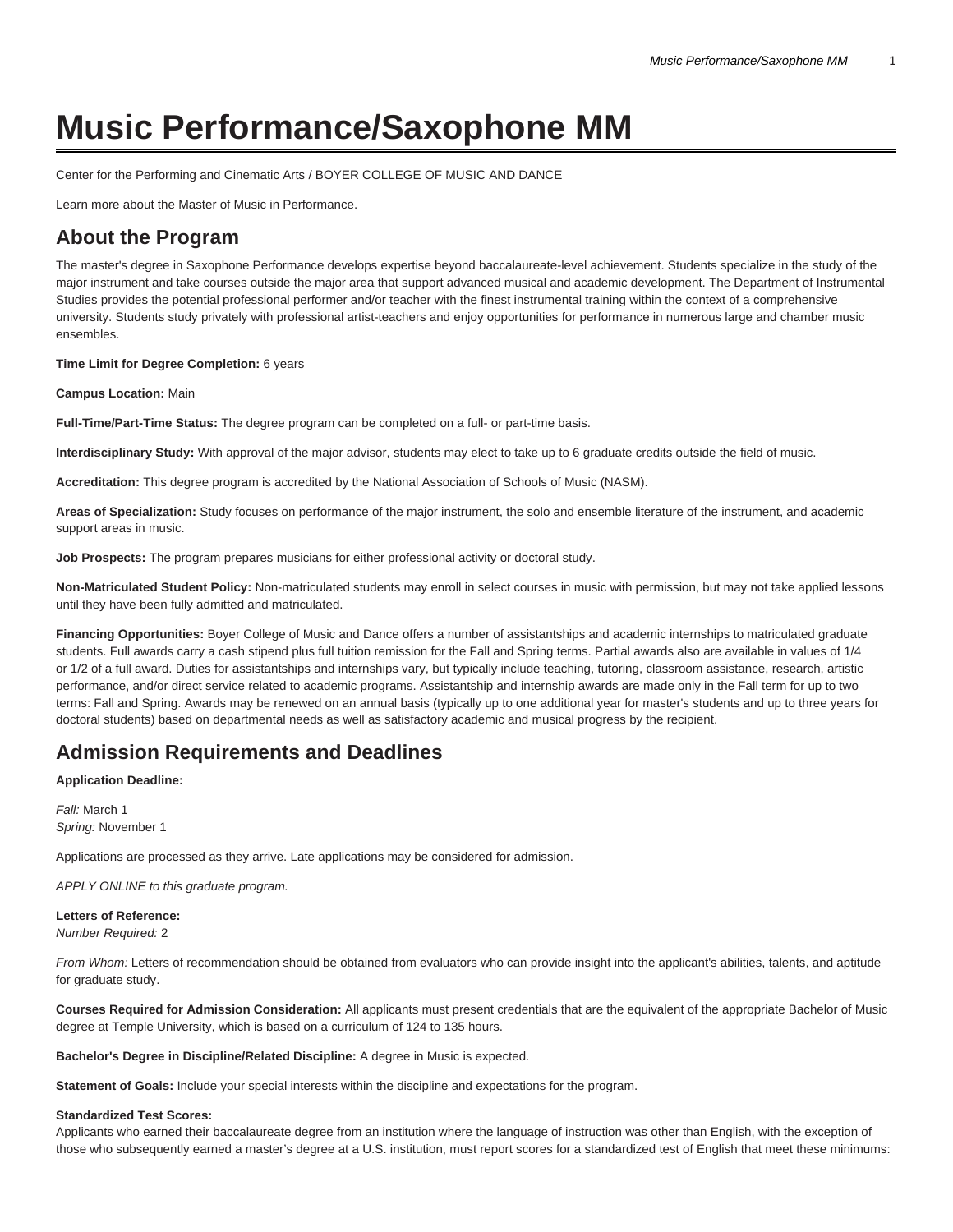- TOEFL iBT: 75
- IELTS Academic: 6.5
- PTE Academic: 51

**Audition:** See <https://www.temple.edu/boyer/admissions/graduate-admissions/audition-requirements.asp>for audition repertoire requirements.

**Resume:** Current resume required.

**Transfer Credit:** A student who wishes to transfer credit should speak with her/his academic advisor and obtain a "Request for Transfer of Graduate Credit" form, found in TUportal under the Tools tab within "University Forms." Transfer credits must be approved by the advisor, the department chair, and the Associate Dean. The maximum number of credits a student may transfer is 6.

**Other:** Due to the large number of applications for admission and the competitive nature of its music programs, the College admits only a portion of its applicants. In addition to the general admissions credentials required of all Temple University graduate applicants, specialized admission criteria (i.e., auditions, portfolios, interviews, recommendations, departmental term papers, and standardized examinations) are very heavily weighted in admission decisions of the Boyer College of Music and Dance. Graduate applicants may be rejected for admission for failing to obtain the required level of proficiency in any one area of the specialized admission criteria regardless of the level of success in meeting the Temple University general admission criteria. In addition to the level of success demonstrated in the above-mentioned criteria, a final admission factor is the College's Optimum Enrollment Policy. This policy may preclude the admission of any student who meets the minimum requirements.

# **Program Requirements**

#### **General Program Requirements:**

Number of Credits Required Beyond the Baccalaureate: 30

Required Courses:

| Code                         | <b>Title</b>                                 | <b>Credit</b><br><b>Hours</b> |
|------------------------------|----------------------------------------------|-------------------------------|
| <b>Core Courses</b>          |                                              |                               |
| <b>MUSC 8500</b>             | Instrumental Ensemble (2 terms) <sup>1</sup> | $\overline{2}$                |
| <b>MUSC 8504</b>             | Instrumental Major                           | 3                             |
| <b>MUSC 8510</b>             | Instrumental Ensemble (2 terms) <sup>1</sup> | $\overline{2}$                |
| <b>MUSC 8514</b>             | Instrumental Major                           | 3                             |
| <b>MUSC 8524</b>             | Instrumental Major                           | $\ensuremath{\mathsf{3}}$     |
| <b>MUST 8701</b>             | Research in Music                            | 3                             |
| Select one of the following: |                                              | 3                             |
| <b>MUST 8742</b>             | Seminar in Theoretical Analysis              |                               |
| <b>MUST 8743</b>             | Seminar in Stylistic Analysis                |                               |
| <b>MUST 8744</b>             | Seminar in Stylistic Analysis                |                               |
| <b>MUST 8745</b>             | Seminar in Stylistic Analysis                |                               |
| <b>MUST 8746</b>             | Seminar in Stylistic Analysis                |                               |
| <b>MUST 8747</b>             | <b>Aesthetics of Music</b>                   |                               |
| <b>MUST 8748</b>             | Seminar in Post-Tonal Theory                 |                               |
| <b>MUST 8749</b>             | Current Topics in Musicology and Theory      |                               |
| Electives <sup>2</sup>       |                                              | 8                             |
| <b>Public Recital</b>        |                                              |                               |
| <b>MUSC 8584</b>             | Instrumental Major (Recital)                 | 3                             |
| <b>Total Credit Hours</b>    |                                              | 30                            |

<sup>1</sup> M.M. candidates must be available for ensemble assignments, which are determined by the department chair and may exceed curricular requirements.

 $\overline{2}$ Select from Music, Music Education, Music Studies, or other graduate departments. At least 3 credits must be in academic, non-performance coursework. Advisor approval required.

#### **Additional Requirements**:

All degree credits are to be earned at Temple University.

Diagnostic Examinations: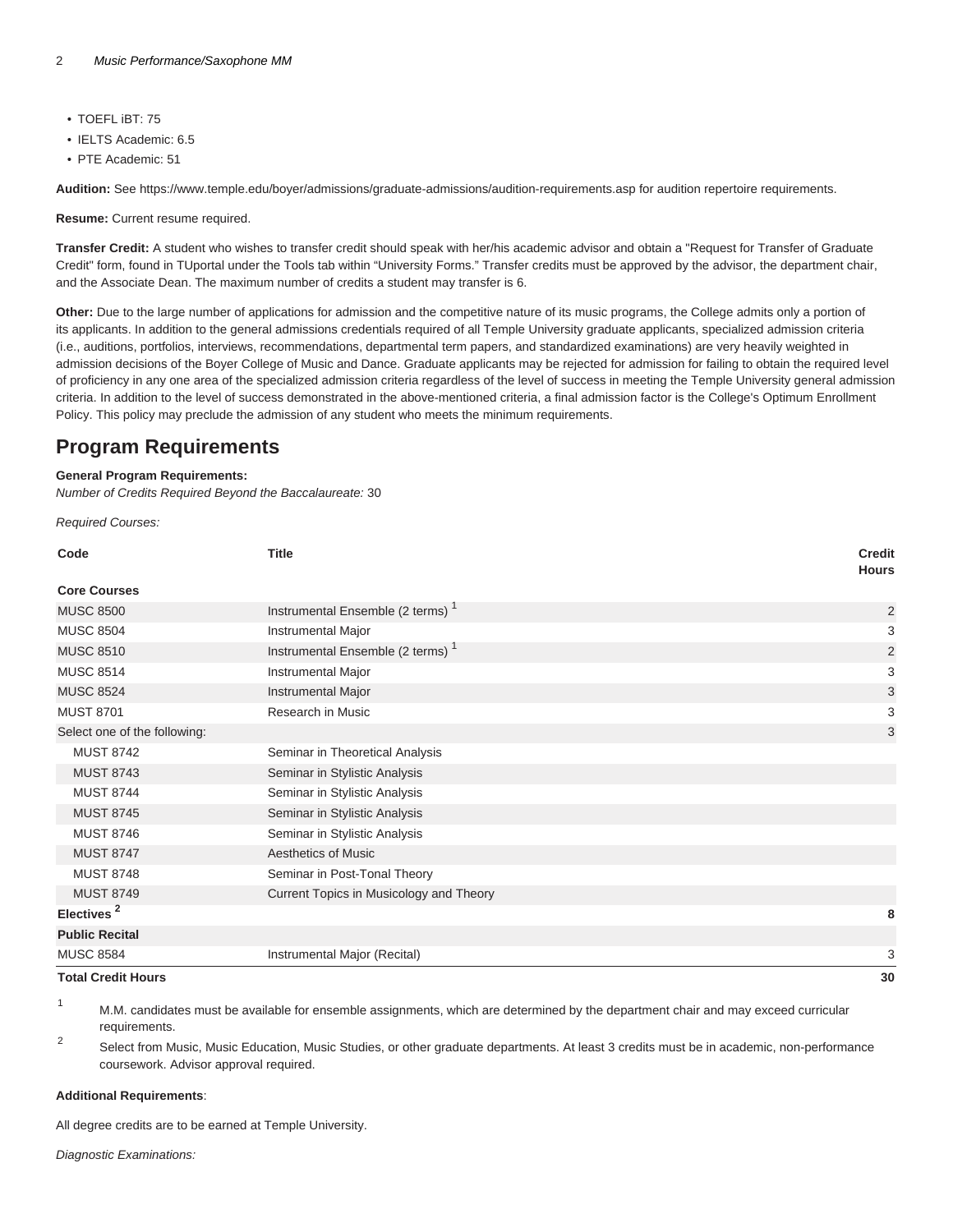Diagnostic examinations in Aural Theory, Written Theory, and Music History are **required** for **all** entering master's students. The exceptions are students in Jazz Studies and Music Therapy who have their examinations arranged within their respective departments. In addition, Keyboard students take an additional two-hour examination in Keyboard Literature. As stated in the Boyer College Graduate Handbook, master's "students may not take final qualifying examinations nor perform graduation recitals until all diagnostic examinations have been successfully completed."

The exams may be taken in one day or split over three days, or the exams can be taken online for a fee. Preparations are provided upon registration. Visit the Boyer College of Music and Dance website for the [graduate music examination schedule and registration form](https://boyer.temple.edu/admissions/graduate-diagnostic-exams-registration/).

Please note that registration for a student's first term of study is completed in consultation with the Associate Dean for Student Affairs. Please re-read the admission letter, especially the "Special Notes" section on page 2, regarding any entrance deficiencies. If any remedial coursework is required, it must be completed by the end of the first year of study. It is also best for students to complete MUST 8701 Research in Music, which is required of all students except those in Jazz Studies, Music Education, and Music Therapy in the first year of study.

#### A. Graduate Diagnostic Examination in Aural Theory

The examination lasts approximately 40 minutes and consists of a written portion in which students are asked to:

- 1. Dictate a chord progression that modulates and contains chromatic harmony by writing out the bass line and identifying chords by Roman numerals and inversions.
- 2. Complete a two-part melodic dictation that modulates and contains chromatic pitches.

#### B. Graduate Diagnostic Examination in Written Theory

The examination lasts one and one-half hours and is in two parts:

- 1. Harmonic analysis of two chorales: one that uses diatonic harmony, and one that uses chromatic harmony.
- 2. Analysis of the form, motives, and phrase structures of the first movement of a Classical-era piano sonata.

#### C. Graduate Diagnostic Examination in Music History

The examination lasts one hour and contains objective questions in a multiple choice and/or true/false format. It covers composers, forms, instruments, musical works, styles, and terms from 1450 to the present. Sample questions are:

- 1. The basso continuo came into use in about which year? (a) 1500 (b) 1600 (c) 1650 (d) 1700
- 2. Who composed Das Lied von der Erde (The Song of the Earth)? (a) Mahler (b) Bruckner (c) Brahms (d) Schumann
- 3. Which of the following instruments would not be found in the score of a symphony by Haydn?
- (a) horn (b) oboe (c) timpani (d) trombone (e) trumpet

#### D. Conditions for Exemption from Diagnostic Examinations

The requirement to take the Diagnostic Examination in any area is waived only for graduates of the Boyer College of Music and Dance who:

- matriculate and enroll in the term immediately following completion of all undergraduate degree requirements; and
- received grades of "B-" or better in every undergraduate course taken in each individual examination area to be waived.

#### Professional Development Policy:

In addition to taking the required subjects for their degrees, all students in the Boyer College of Music and Dance are obligated to serve in a number of capacities in order to enrich their academic and musical expertise. Boyer College of Music and Dance believes that such experiences give impetus to successful professional careers. Among the duties that may be required are conducting laboratory classes; tutoring; teaching private lessons; coaching; participating in the distribution and inventory control of Temple University-owned musical instruments and instructional materials; participating in ensembles; accompanying; performing at admissions and open house events; supervising performance classes; and engaging in other academic activities.

#### Performing Ensembles:

- 1. Touring: All students in touring performing ensembles are required to participate in all scheduled tours. These tours, usually one or two weeks in length, often take place immediately after termination of terms. Students must arrange their schedules to accommodate this requirement.
- 2. Participation: Master's degree candidates in wind, brass, and percussion instruments must be available for ensemble assignments at the discretion of the department chair, including participation beyond curricular requirements.
- 3. Non-Credit Participation: With special permission, graduate students for whom there is no ensemble requirement, or where previous ensemble credits exceed the graduation requirement, may participate in choral and instrumental ensembles without cost, with prior permission from the ensemble director, the department chair, and the Associate Dean.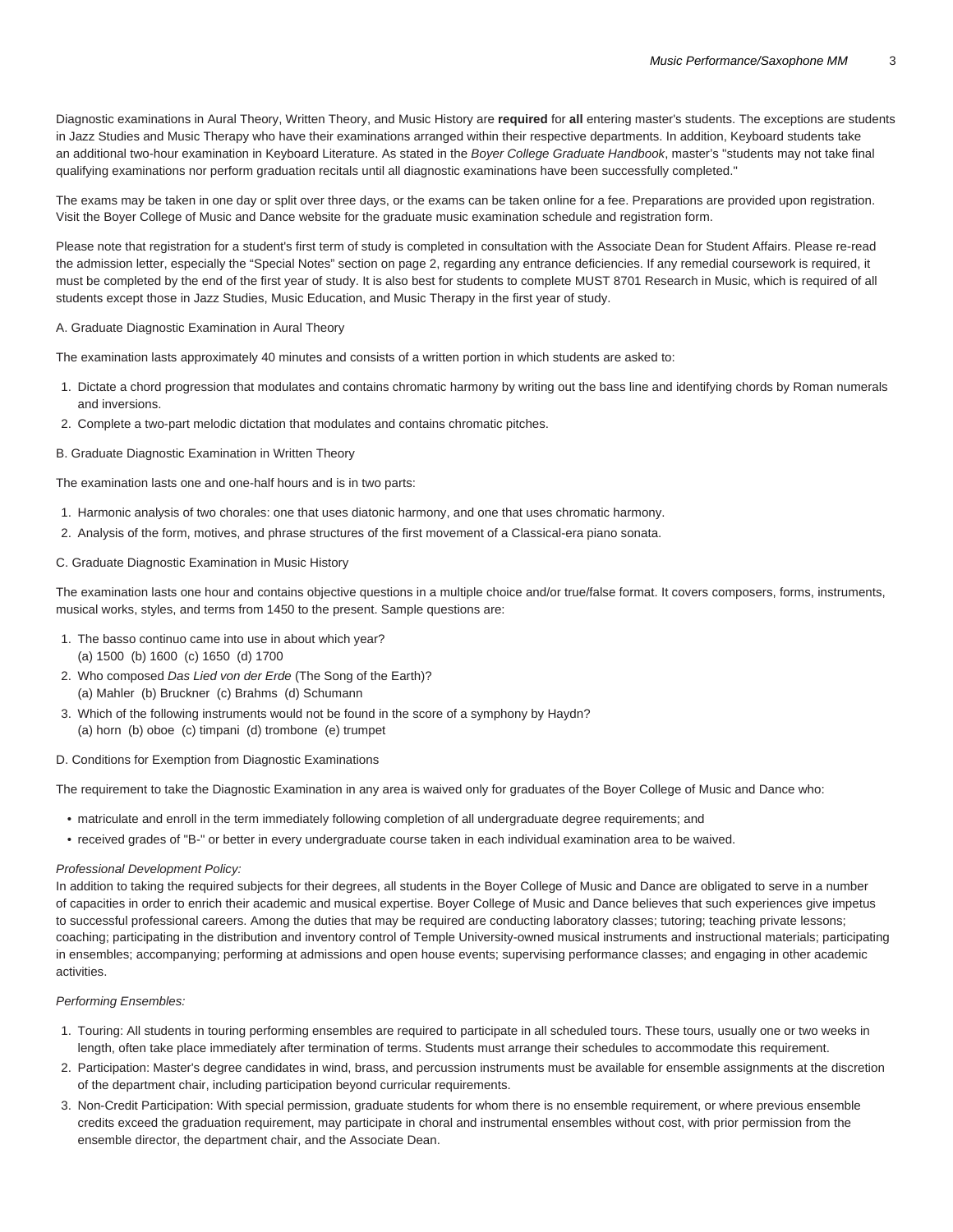#### Independent Study Courses:

Independent study courses provide a special opportunity for graduate students to work in a highly individualized setting with one or more faculty members. All such study must receive the approval of the faculty member providing the instruction, the students' major advisor, and the Associate Dean. Approval will be granted only after the student has presented a detailed description of the intended independent study project. Approval of independent study projects will be granted only for students whose academic and musical record provides substantial support for the benefits of this type of study. In no case may more than 20% of a graduate student's curriculum be taken as independent study. Private lessons beyond those required in the curriculum are not an appropriate form of independent study.

#### Acceptable English:

All students, including those for whom English is not the native language, are expected to present all written work in acceptable English. No double standard exists to differentiate students on the basis of proficiency in the use of the English language. Students are also responsible for becoming familiar with the College's statement on plagiarism and academic honesty.

#### Graduate Private Lesson Policy:

Weekly one-hour private lessons are provided for all matriculated master's and doctoral performance majors in good standing, provided at least three additional credits of programmatically required graduate-level study are taken simultaneously. A \$250 per term lesson fee (subject to change without notice) is charged for all private lessons. Tuition remission may not be used to cover the private lesson fee.

Private applied lessons beyond the four-term requirement currently in effect for graduate performance students may be extended with the permission of the jury, department chair, and the Associate Dean or Dean of the Boyer College of Music and Dance.

#### Recital Extension:

Students withdrawing from the recital requirement during the recital term will receive an Incomplete and must register for extended study for non-degree credit (MUSC 5000 Recital Extension for 2 credits). Recital Extension must be taken each term until the recital has been presented. This course will be offered on a "Credit/No Credit" basis only. Upon satisfactory completion of the recital, the Incomplete for the recital course will be replaced by a letter grade and MUSC 5000 Recital Extension will be issued a grade of "CR." Credit derived from Recital Extension will not be counted toward degree requirements.

- 1. Recital Extension Fees: Tuition for these additional terms of private study will be the cost of 2 graduate credits plus a \$400 Recital Extension fee. Graduate assistantships and other forms of University-sponsored financial aid do not cover the Recital Extension fee.
- 2. Exceptions to Recital Extension:
	- a. Students who perform their recitals during the first three weeks of the Spring term are not required to register for Recital Extension that term.
	- b. Students who register for Recital Extension during the Summer may perform their recitals during the first three weeks of the Fall term. However, if the student does not take Recital Extension during the Summer, s/he may not present the recital in the Fall term, regardless of the date, without also registering for the Fall term of Recital Extension.
- 3. Failure to Present Recital: The degree status of students who are unable to present a recital after one term of Recital Extension will be reviewed by the Associate Dean and the major advisor, who, in consultation with the major teacher and department, will determine whether or not the student may continue in the program. Inability to present the recital after one term of Recital Extension may be grounds for dismissal from the degree program for failing to maintain reasonable academic progress.

#### Incompletes:

All incomplete grades and keyboard proficiencies must be fulfilled by the first day of the month in which the student expects to graduate.

#### **Culminating Events:**

#### Comprehensive Examination:

Candidates for the Master of Music degree are required to complete a one-hour comprehensive examination in music literature and music theory. The examination is in three parts, all of which must be passed:

- identification of specific selections from a list of 100 musical works of the standard literature from the Middle Ages through the 20th Century;
- identification of one "mystery" selection not found on the list; and
- score analysis.

The examination, which is administered in both the Fall and Spring terms, may be taken at any time in a student's program. Two graduate faculty members grade the examination.

#### Public Recital:

Performance majors present a public recital as the culminating event for the master's degree (MUSC 8584). Graduation recitals are typically one hour in length; presented on-campus in either Rock Hall or Klein Recital Hall; and adjudicated by two full-time music faculty members. The student must show evidence through Temple University transcript records of having taken private lessons up to the time of the graduation recital. Students who wish to play a recital in the early Fall should plan to register for and complete the final term of lessons during the preceding Summer months.

A Recital Permission Form indicating the private teacher's approval for performance of the graduation recital must be signed by the private teacher and submitted six weeks prior to the recital. (If the recital is in the first five weeks of the Spring term, the form must be submitted two weeks before the end